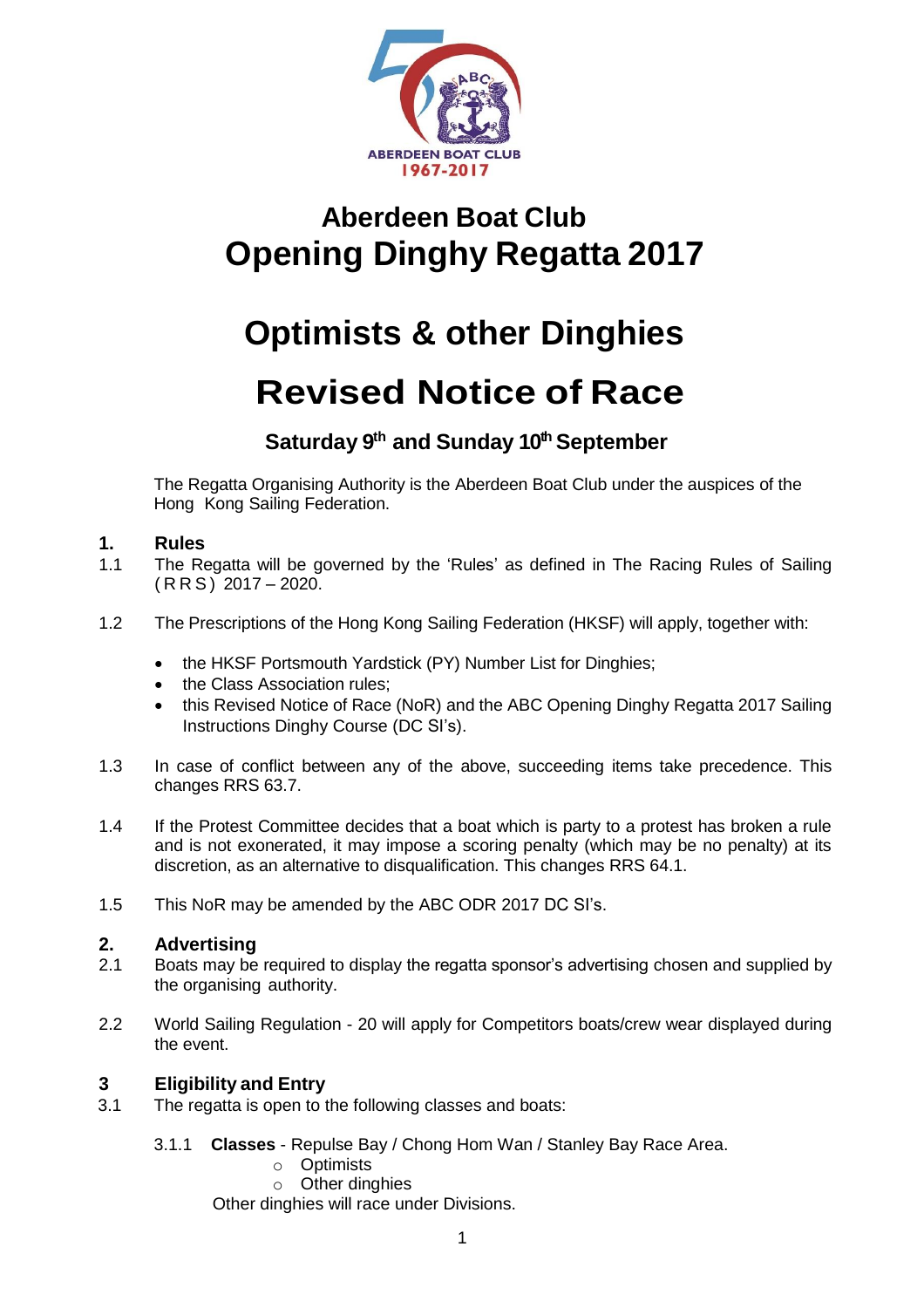#### 3.1.3 **Divisions**

- In the Repulse Bay / Chong Hom Wan / Stanley Bay Race Area all other dinghies, if sailing the same courses, will be in two divisions under PY handicap. The divisions includes the classes sailing the same course.
- 3.2 Boats from other classes may also be considered by the Race Committee on application, by 1700 hrs on Thursday  $7<sup>th</sup>$  September 17.
- 3.3 A class or division will consist of a three boat minimum.
- 3.4 Eligible boats are dinghies with handicaps issued by HKSF or RYA.
- 3.5 Boats without PY ratings may be accepted by and have PY ratings allocated for the regatta at the discretion of the Race Committee. Any such allocation will not be subject to protest.
- 3.6 Entry may be made by submitting a completed online entry form and Declaration of Helm form to the Club before 1700 hrs on Friday 1st September 17. Late entries may be accepted up to Thursday 7th September but will be subject to an additional late entry fee of 50% of the class entered.
- 3.7 Class and Division Lists will be published on the event website at 1800 hrs on Thursday  $7<sup>th</sup>$ September.
- **3.8 Entry forms without full sail numbers will not be accepted. Entrants will not be allowed to change sail numbers except under special circumstances agreed in writing using the official Sail Number Change Form with the Organising Authority. The deadline is Thursday 7 th September – 1800 hrs.**

## **4. Entry Fees**

The entry fees will be as follows:

| Dinghies: double-handed: | \$370 |
|--------------------------|-------|
| Dinghies: single-handed: | \$270 |

#### **5. Schedule and Course Locations**

#### 5.1 **Saturday:**

- A briefing will be held on the Saturday morning at Middle Island before racing.
- Dinghies: Optimists and other dinghies will race in the areas around Repulse Bay, Chung Hom Wan (Chung Hom Bay) or Stanley Bay.
- The location will be at the discretion of the Race Officer and will be indicated on the day. The first warning signal will not be before **1055 hrs.**

#### 5.2 **Sunday:**

 Dinghies: Optimists and other dinghies will race in the areas around Middle Island, Repulse Bay, Chung Hom Wan (Chung Hom Bay) or Stanley Bay. Actual location will be at the discretion of the Race Officer and will be indicated on the day. The first warning will not be before: **1055 hrs.**

#### **6. Sailing Instructions**

The ABC ODR 2017 SI's Dinghy Course (DC) will be available for downloading from the event website no later than Friday 1st September 17 at 1800 hrs.

#### **7. Venue**

The ABC main club house and Middle Island club house will be used by the Organising Authority. Racing will take place to the South and East of Hong Kong Island.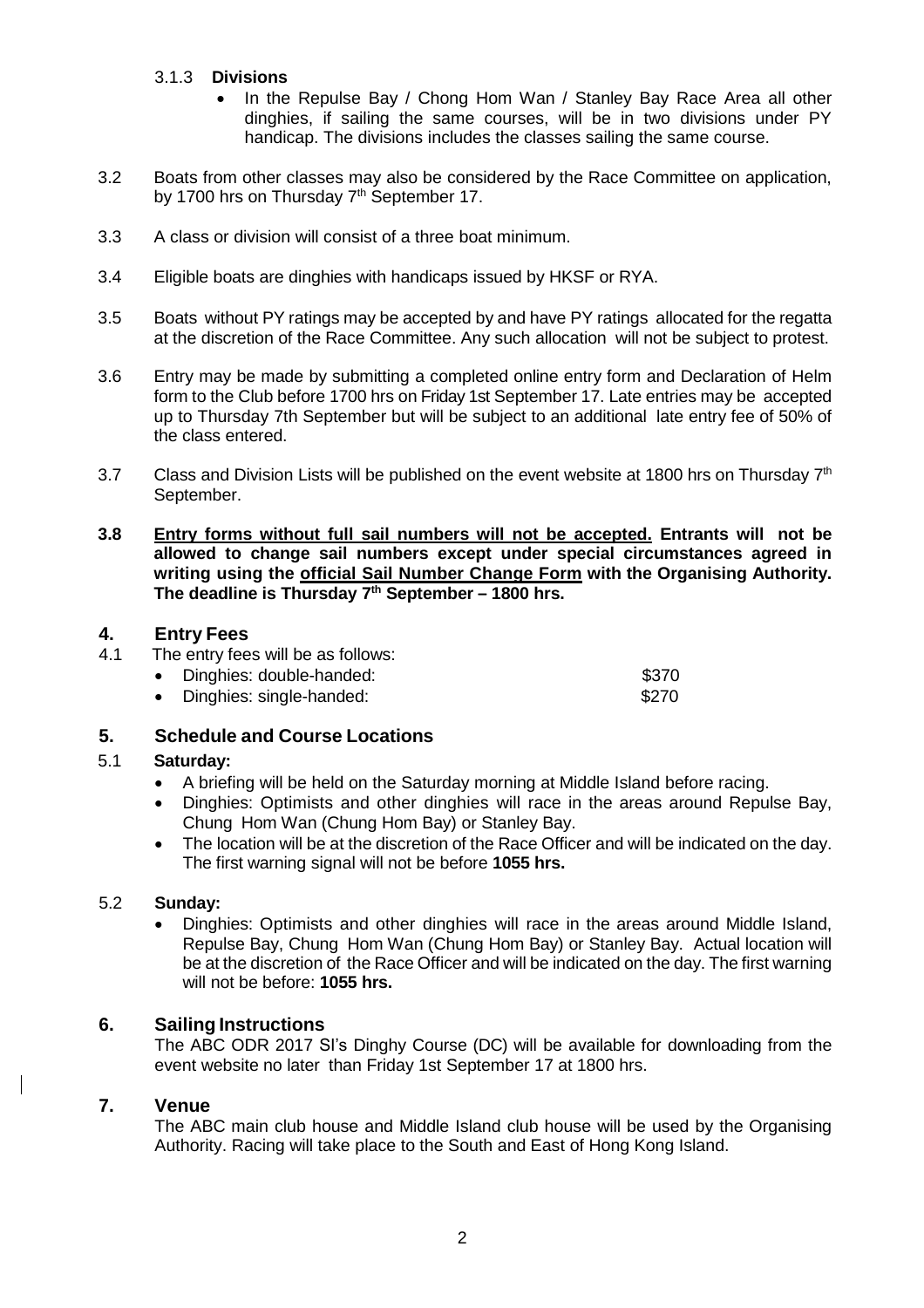#### **8. Registration**

Registration will be completed by sending the signed Declaration Form to the ABC Sailing Office before 1700 hrs on Friday 1st September 17. Class Flags and bib stickers (if required) will be handed out at the briefing on Saturday morning prior to the regatta.

#### **9. PenaltySystem & Protests**

9.1 For all Classes and Divisions Rule 44.1 is changed so that the Two-Turn Penalty is replaced by the One-Turn Penalty.

#### 9.2 **Exoneration Penalty**

- 9.2.1 A boat that may have broken a rule may, after finishing the race concerned and before the start of a related protest hearing, notify the Race Committee that she accepts a 20% scoring penalty, except the minimum scoring penalty shall be 3 places. This changes Rule 44.3(c).
- 9.2.2 The Exoneration Penalty is not available for a breach of Rule 2 or of class rules or for gross misconduct under Rule 69. Nor is it available to a boat that caused injury or serious damage, or gained a significant advantage by her breach of the rules:
- 9.2.3 When an Exoneration Penalty is accepted:
	- a) Neither the boat nor the Protest Committee may then revoke or r emove the penalty.
	- b) The boat shall not be penalised further in a protest hearing when the Protest Committee decides that the exoneration penalty was appropriate to the facts found and the appropriate rules.

#### **10. Scoring**

A maximum of 10 races will be sailed in the regatta, depending on class, with 1 race constituting a series.

### **11. Safety & Support Boats.**

ABC support boats may be suitably marked with the sponsors or event branding.

#### **12. Minimum Safety Requirement**

- 12.1 Boats must comply with their class rules regarding safety requirements.
- 12.2 No boat be ranked as a starter unless all persons on board are wearing personal buoyancy, throughout the race.

#### **13. Prize**

The ABC 50<sup>th</sup> Anniversary Opening Dinghy Regatta 2017 Trophies will be awarded to boats placed overall first, second and third places for each class, depending on the number of entries.

#### **14. Prize Giving**

Prizes will be awarded at the ABC Middle Island clubhouse on the Sunday after racing, subject to any outstanding protest hearings.

#### **15. Disclaimer of Liability**

15.1 The Aberdeen Boat Club, the Organising Committee, the Race Committee, Race Sponsors and their respective representatives, officers, members, staff and volunteers accept no liability whatsoever for any loss of life or property, personal injury and damage caused by, or arising out of the Regatta.